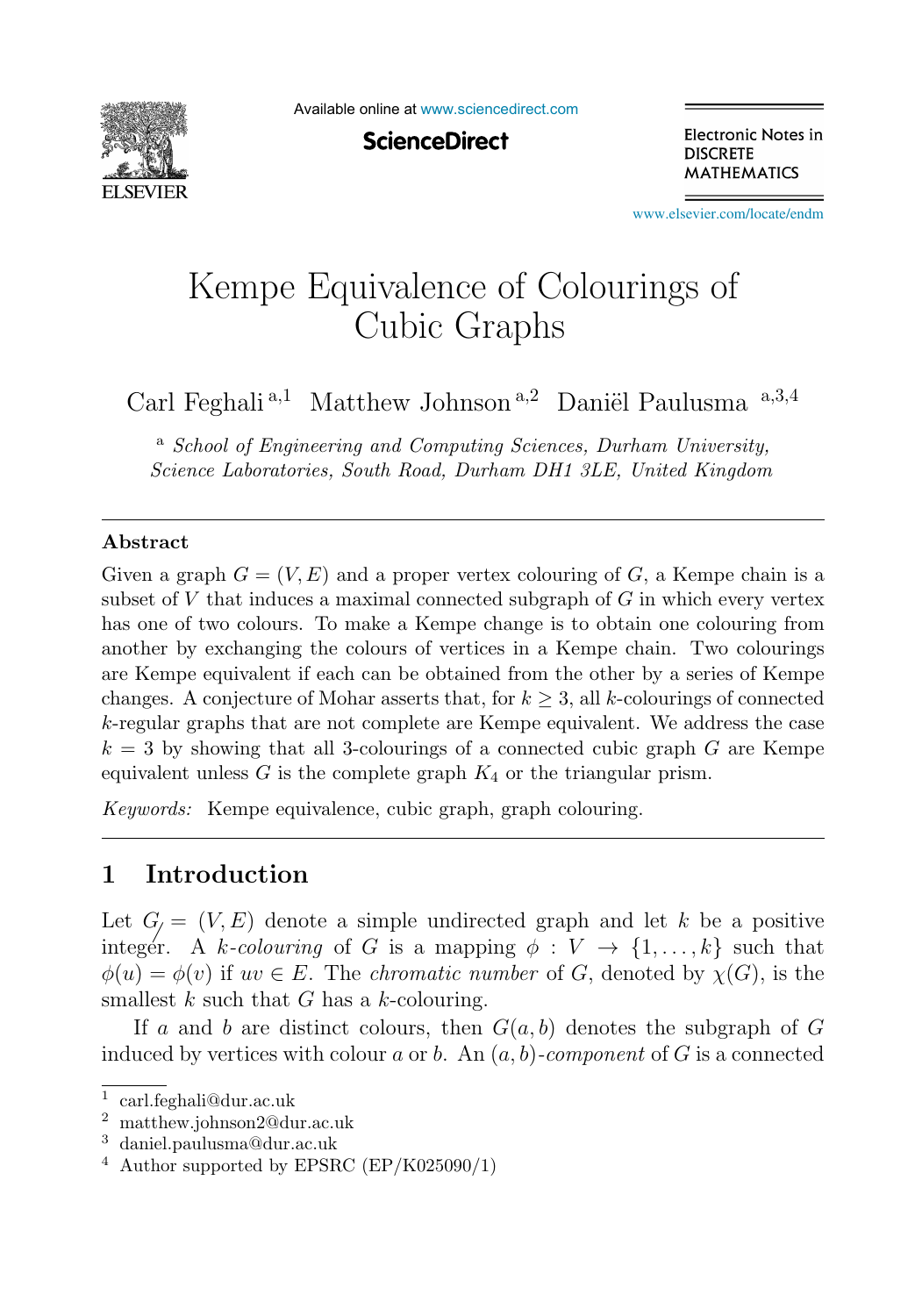component of  $G(a, b)$  and is known as a Kempe chain. A Kempe change is the operation of interchanging the colours of some  $(a, b)$ -component of G. Let  $C_k(G)$  be the set of all k-colourings of G. Two colourings  $\alpha, \beta \in C_k(G)$  are Kempe equivalent, denoted by  $\alpha \sim_k \beta$ , if each can be obtained from the other by a series of Kempe changes. The equivalence classes  $C_k(G)/\sim_k$  are called Kempe classes.

Kempe changes were first introduced by Kempe in his well-known failed attempt at proving the Four-Colour Theorem. The Kempe change method has proved to be a powerful tool with applications to several areas such as timetables [16], theoretical physics [20,21], and Markov chains [19]. The reader is referred to [15,17] for further details. From a theoretical viewpoint, Kempe equivalence was first addressed by Fisk [10] who proved that all 4-colourings of an Eulerian triangulation of the plane are Kempe equivalent. This result was later extended by Meyniel [13] who showed that all 5-colourings of a planar graph are Kempe equivalent, and by Mohar [15] who proved that all kcolourings,  $k > \chi(G)$ , of a planar graph G are Kempe equivalent. Las Vergnas and Meyniel [18] extended Meyniel's result by proving that all 5-colourings of a  $K_5$ -minor free graph are Kempe equivalent. Bertschi [2] also showed that all k-colourings of a perfectly contractile graph are Kempe equivalent, thus answering a conjecture of Meyniel [14]. We note that Kempe equivalence with respect to edge-colourings has also been investigated  $[1, 12, 15]$ .

Here we are concerned with a conjecture of Mohar  $[15]$  on connected kregular graphs, that is, graphs in which every vertex has degree  $k$  for some  $k \geq 0$ . Note that, for every connected 2-regular graph G that is not an odd cycle, it holds that  $C_2(G)$  is a Kempe class. Mohar conjectured the following (where  $K_{k+1}$  is the complete graph on  $k+1$  vertices).

**Conjecture 1.1 ([15])** Let  $k \geq 3$ . If G is a connected k-regular graph that is not  $K_{k+1}$  then  $C_k(G)$  is a Kempe class.

Excluding the complete graph  $K_{k+1}$  in Conjecture 1.1 is a necessary condition as  $\chi(K_{k+1}) = k+1$ . In all other cases, it follows by Brooks' Theorem [6] that every connected k-regular graph that is not complete nor an odd cycle has a k-colouring. We address Conjecture 1.1 for the case  $k = 3$ . For this case the conjecture is known to be false. A counterexample is the 3-prism displayed in Figure 1 (along with a claw that will appear later). The fact that some 3-colourings of the 3-prism are not Kempe equivalent was already observed by van den Heuvel [11]. Our contribution is that the 3-prism is the *only* counterexample for the case  $k = 3$ ; that is, we completely settle the case  $k = 3$  by proving the following result for 3-regular graphs also known as cubic graphs.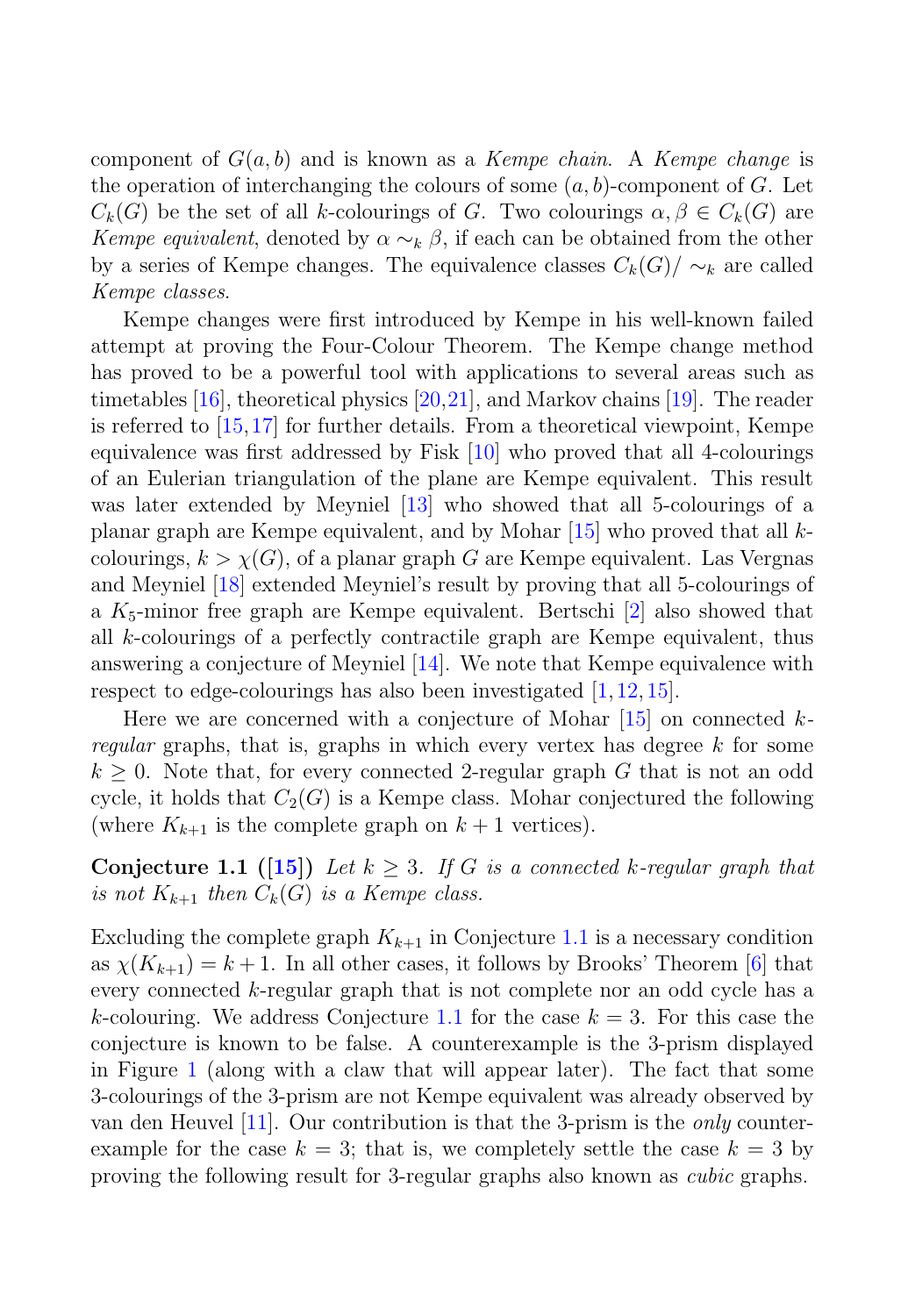

Fig. 1. A claw and a 3-prism.

**Theorem 1.2** If G is a connected cubic graph that is neither  $K_4$  nor the 3-prism then  $C_3(G)$  is a Kempe class.

We sketch the proof of our result in the next section. Besides exploiting the 3-regularity, our proof also takes into account the fact that one additional forbidden graph, namely the 3-prism, is forbidden. We did not find any counterexamples for  $k \geq 4$  and believe Conjecture 1.1 may well hold for  $k \geq 4$ . As such, new techniques are necessary to tackle the remaining cases.

Our result is an example of a type of result that has received much recent attention: that of determining the structure of a reconfiguration graph. A reconfiguration graph has as vertex set all solutions to a search problem and an edge relation that describes a transformation of one solution into another. Thus Theorem 1.2 is concerned with the reconfiguration graph of 3-colourings of cubic graph with edge relation  $\sim_k$  and shows that it is connected except in two cases. To date the stucture of reconfiguration graphs of colourings has focused [3–5, 7–9] on the case where vertices are joined by an edge only when they differ on just one colour (that is, when one colouring can be transformed into another by a Kempe change of a Kempe chain that contains only one vertex). For a survey of recent results on reconfiguration graphs, see [11].

## **2 The Proof of Theorem 1.2**

We first give some further definitions and terminology. Let  $G = (V, E)$  be a graph. Then G is  $H$ -free for some graph H if G does not contain an induced subgraph isomorphic to H. A separator of G is a set  $S \subset V$  such that  $G - S$ has more components than G. We say that G is *p*-connected for some integer p if  $|V| \geq p+1$  and every separator of G has size at least p. Some small graphs that we will refer to are defined by their illustrations in Figure 1.

Besides three new lemmas, we will need the aforementioned result of van den Heuvel, which follows from the fact that for the 3-prism  $T$ , the subgraphs  $T(1, 2)$ ,  $T(2, 3)$  and  $T(1, 3)$  are connected so that the number of Kempe classes is equal to the number of different 3-colourings of  $T$  up to colour permutation, which is two.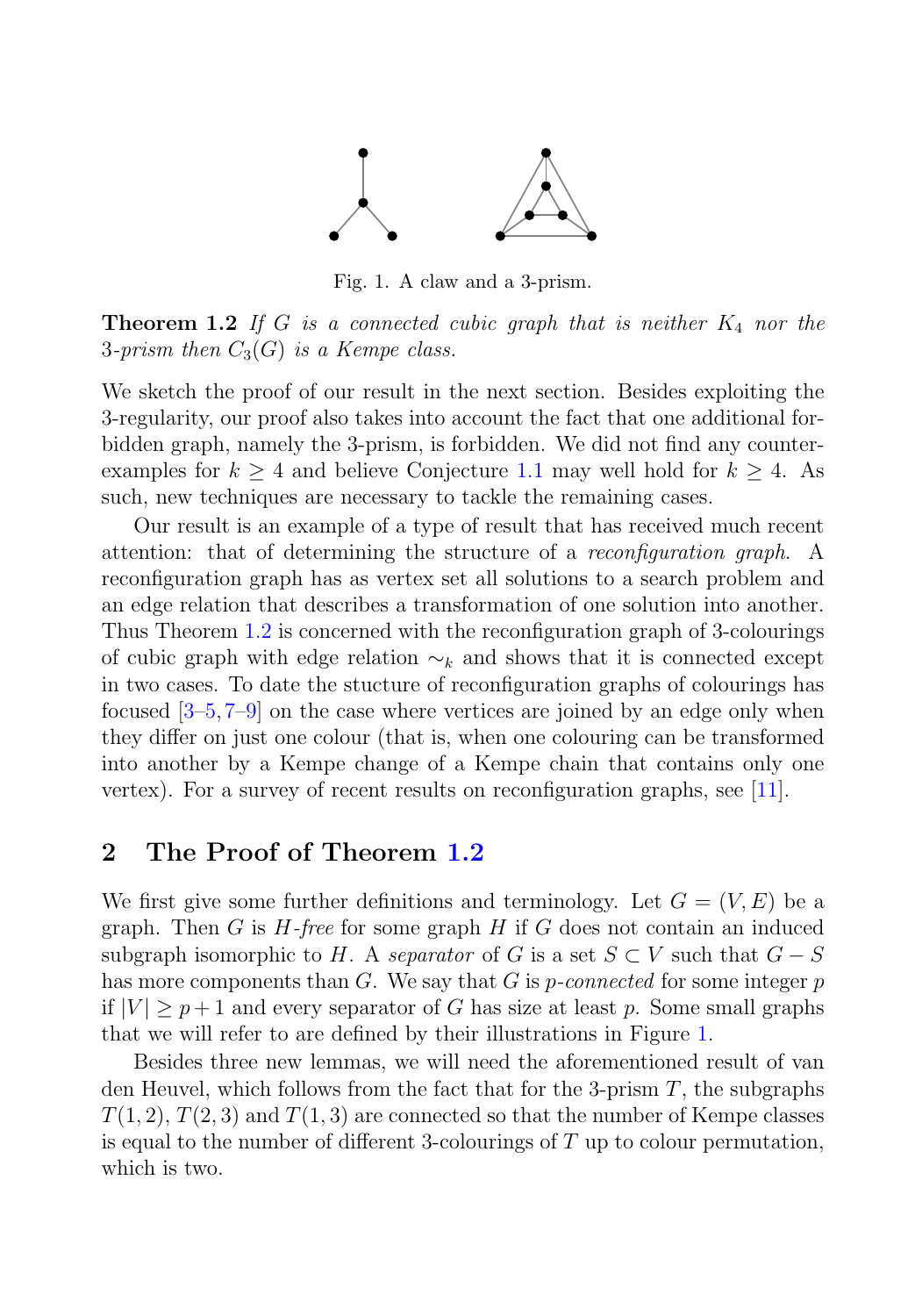**Lemma 2.1 ([11])** If G is the 3-prism then  $C_3(G)$  consists of two Kempe classes.

**Lemma 2.2** If G is a connected cubic graph that is not 3-connected then  $C_3(G)$  is a Kempe class.

**Lemma 2.3** If G is a 3-connected cubic graph that is claw-free but that is neither  $K_4$  nor the 3-prism then  $C_3(G)$  is a Kempe class.

**Lemma 2.4** If G is a 3-connected cubic graph that is not claw-free then  $C_3(G)$ is a Kempe class.

Observe that Theorem 1.2 follows from the above lemmas, which form a case distinction. Hence it suffices to prove Lemmas 2.2–2.4. We prove Lemma  $2.2$  in the remainder  $5$ .

We need three auxiliary results and one more definition: a graph  $G$  is  $d$ degenerate if every induced subgraph of  $G$  has a vertex with degree at most  $d$ .

**Lemma 2.5 ([15,18])** Let d and k be any two integers with  $d > 0$  and  $k >$  $d+1$ . If G is a d-degenerate graph then  $C_k(G)$  is a Kempe class.

**Lemma 2.6 ([18])** Let  $k \geq 1$  be an integer. Let  $G_1, G_2$  be two graphs such that  $G_1 \cap G_2$  is complete. If both  $C_k(G_1)$  and  $C_k(G_2)$  are Kempe classes then  $C_k(G_1\cup G_2)$  is a Kempe class.

**Lemma 2.7** ([15]) Let  $k \geq 1$  be an integer and let G be a subgraph of a graph  $G'$ . Let  $c_1$  and  $c_2$  be the restrictions, to  $G$ , of two k-colourings  $c'_1$  and  $c'_2$  of  $G'$ . If  $c'_1$  and  $c'_2$  are Kempe equivalent then  $c_1$  and  $c_2$  are Kempe equivalent.

**Proof of Lemma 2.2.** Let G be a connected cubic graph that is not 3 connected. As G is cubic, G has at least four vertices. Because G is not 3-connected, G has a separator S of size at most 2. Let S be a minimum separator of G such that  $G = G_1 \cup G_2$  and  $G_1 \cap G_2 = S$ . As every vertex in S has degree at most 2 in each  $G_i$  and G is cubic,  $G_1$  and  $G_2$  are 2degenerate. Hence, by Lemma 2.5,  $C_3(G_1)$  and  $C_3(G_2)$  are Kempe classes. If S is a clique, we apply Lemma 2.6. Thus we assume that  $S$ , and any other minimum separator of G, is not a clique. Then  $S = \{x, y\}$  for two distinct vertices x and y with  $xy \notin E(G)$ .

Because S is a minimum separator, x and y are non-adjacent and G is cubic, x has either one neighbour in  $G_1$  and two in  $G_2$ , or the other way around; the same holds for vertex y. For  $i = 1, 2$ , let  $N_i(x)$  and  $N_i(y)$  be the

<sup>5</sup> A manuscript containing full proofs is available from arxiv.org/abs/1503.03430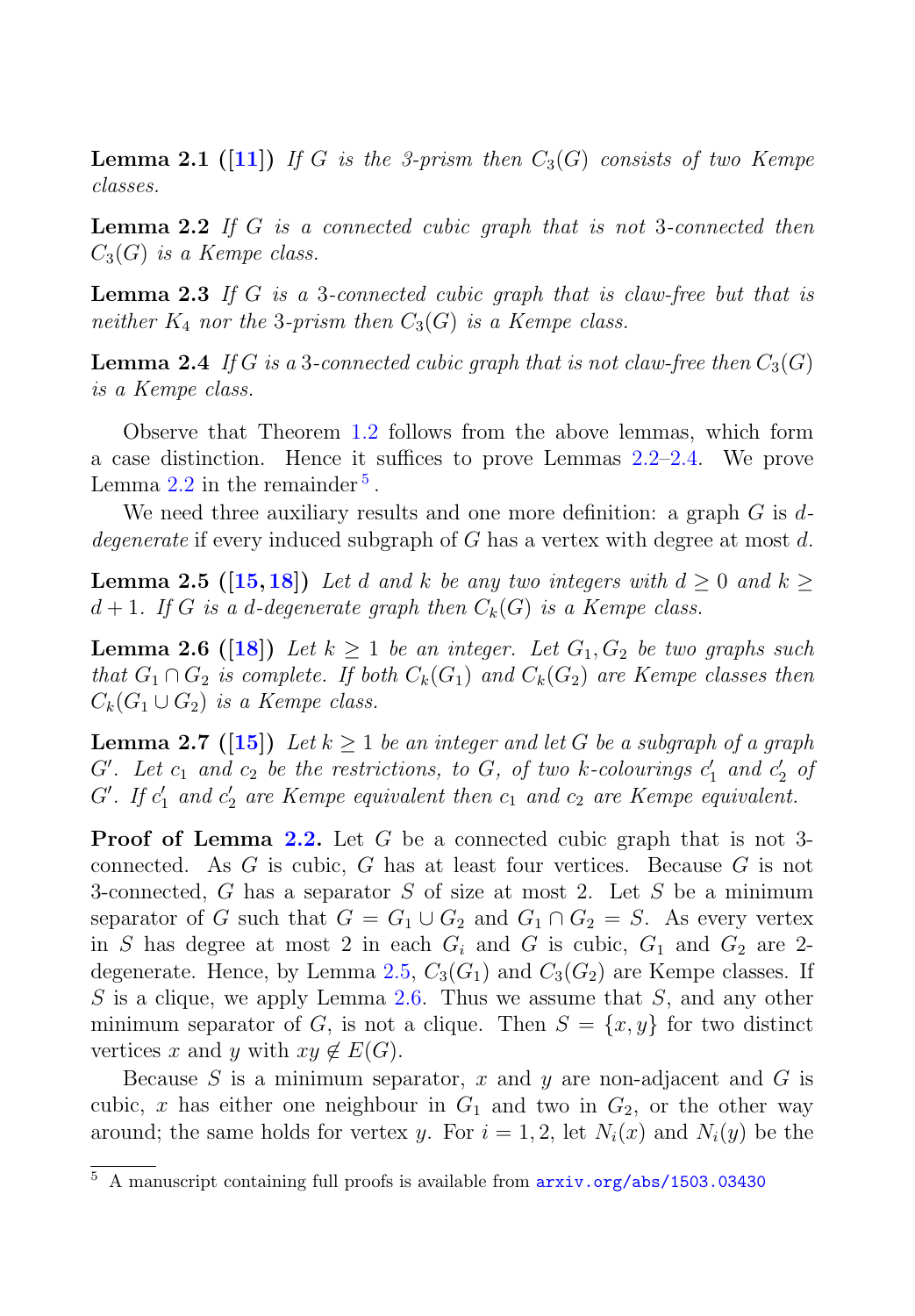set of neighbours of x and y, respectively, in  $G_i$ . Then we have that either  $|N_1(x)| = 1$  and  $|N_2(x)| = 2$ , or  $|N_1(x)| = 2$  and  $|N_2(x)| = 1$ , and similarly, that either  $|N_1(y)| = 1$  and  $|N_2(y)| = 2$ , or  $|N_1(y)| = 2$  and  $|N_2(y)| = 1$ . Let  $x_1 \in N_1(x)$  for some  $x_1 \in V(G_1)$ .

We may assume that  $|N_1(x)| \neq |N_1(y)|$ ; if not we can do as follows. Assume without loss of generality that  $N_1(x) = \{x_1\}$  and that  $|N_1(y)| = 1$ . Then  ${x_1, y}$  is a separator. By our assumption that G has no minimum separator that is a clique, we find that  $\{x_1, y\}$  is a minimum separator with  $x_1y \notin E(G)$ . As G is cubic,  $x_1$  has two neighbours in  $V(G_1) \setminus \{x, x_1\}$ . As  $|N_1(y)| = 1$  and  $x_1$  and y are not adjacent, y has exactly one neighbour in  $V(G_1) \setminus \{x, x_1\}.$ Hence we could take  $\{x_1, y\}$  as our minimum separator instead of S in order to get the desired property. We may thus assume that  $|N_1(x)| \neq |N_1(y)|$ . As this means that  $|N_2(x)| \neq |N_2(y)|$ , we can let  $N_1(x) = \{x_1\}$  and  $N_2(y) = \{y_1\}$ for some  $y_1 \in V(G_2)$ .

It now suffices to prove the following two claims.

**Claim 1** All colourings  $\alpha$  such that  $\alpha(x) \neq \alpha(y)$  are Kempe equivalent in  $C_3(G)$ .

We prove Claim 1 as follows. We add an edge  $e$  between x and y. This results in graphs  $G_1 + e$ ,  $G_2 + e$  and  $G + e$ . We first prove that  $C_3(G + e)$  is a Kempe class. Because x and y have degree 1 in  $G_1$  and  $G_2$ , respectively, and G is cubic, we find that the graphs  $G_1 + e$  and  $G_2 + e$  are 2-degenerate. Hence, by Lemma 2.5,  $C_3(G_1+e)$  and  $C_3(G_2+e)$  are Kempe classes. By Lemma 2.6, it holds that  $C_3(G + e)$  is a Kempe class. Applying Lemma 2.7 completes the proof of Claim 1.

**Claim 2** For every colouring  $\alpha$  such that  $\alpha(x) = \alpha(y)$ , there exists a colouring β with  $β(x) ≠ β(y)$  such that  $α$  and  $β$  are Kempe equivalent in  $C_3(G)$ .

We assume without loss of generality that  $\alpha(x) = \alpha(y) = 1$  and  $\alpha(y_1) = 2$ . If  $\alpha(x_1) = 2$  then we apply a Kempe change on the  $(1, 3)$ -component of G that contains  $x$ . Note that  $y$  does not belong to this component. Hence afterwards we obtain the desired colouring  $\gamma$ . If  $\alpha(x_1) = 3$  then we first apply a Kempe change on the  $(2, 3)$ -component of G that contains  $x_1$ . Note that this does not affect the colours of x, y and  $y_1$  as they do not belong to this component. Afterwards we proceed as before. This completes the proof of Claim 2 (and the lemma).  $\Box$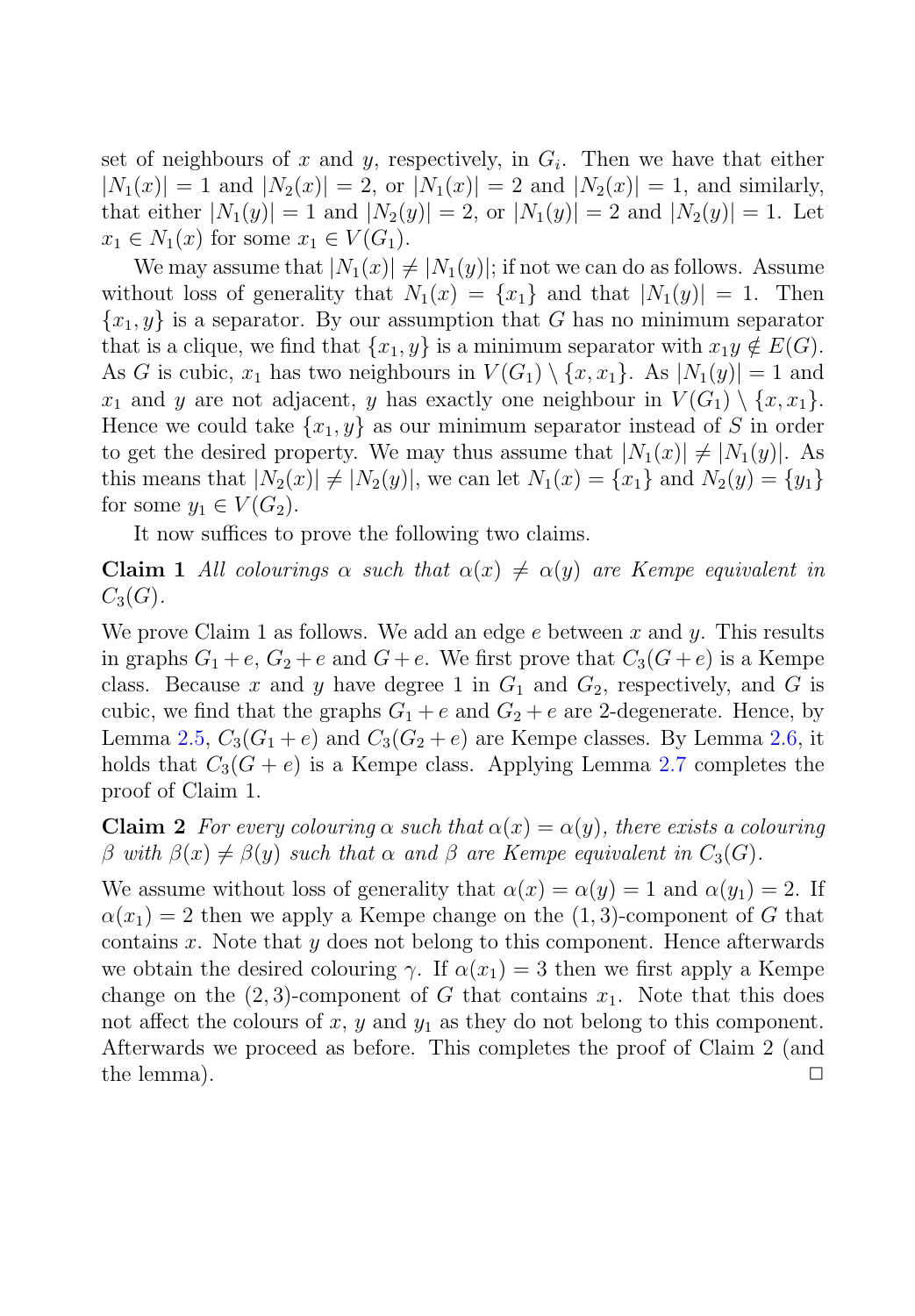## **References**

- [1] S.-M. Belcastro and R. Haas. Counting edge-kempe-equivalence classes for 3 edge-colored cubic graphs. *Discrete Mathematics*, 325(0):77 – 84, 2014.
- [2] M. E. Bertschi. Perfectly contractile graphs. *Journal of Combinatorial Theory, Series B*, 50(2):222 – 230, 1990.
- [3] M. Bonamy and N. Bousquet. Recoloring bounded treewidth graphs. In *Proc. LAGOS 2013, Electronic Notes in Discrete Mathematics*, volume 44, pages 257– 262, 2013.
- [4] M. Bonamy, M. Johnson, I. M. Lignos, V. Patel, and D. Paulusma. Reconfiguration graphs for vertex colourings of chordal and chordal bipartite graphs. *Journal of Combinatorial Optimization*, 27:132–143, 2014.
- [5] N. Bousquet and G. Perarnau. Fast recoloring of sparse graphs. *arXiv*, 1411.6997, 2014.
- [6] R. L. Brooks. On colouring the nodes of a network. *Mathematical Proceedings of the Cambridge Philosophical Society*, 37:194–197, 1941.
- [7] L. Cereceda, J. van den Heuvel, and M. Johnson. Connectedness of the graph of vertex-colourings. *Discrete Mathematics*, 308:913–919, 2008.
- [8] L. Cereceda, J. van den Heuvel, and M. Johnson. Finding paths between 3 colorings. *Journal of Graph Theory*, 67(1):69–82, 2011.
- [9] C. Feghali, M. Johnson, and D. Paulusma. A reconfigurations analogue of Brooks' theorem. In *Proceedings MFCS 2014*, volume 8635 of *LNCS*, pages 287–298. Springer, 2014.
- [10] S. Fisk. Geometric coloring theory. *Advances in Mathematics*, 24(3):298 340, 1977.
- [11] J. van den Heuvel. The complexity of change. *Surveys in Combinatorics, London Mathematical Society Lecture Notes Series*, 409, 2013.
- [12] J. McDonald, B. Mohar, and D. Scheide. Kempe equivalence of edge-colorings in subcubic and subquartic graphs. *Journal of Graph Theory*, 70(2):226–239, 2012.
- [13] H. Meyniel. Les 5-colorations d'un graphe planaire forment une classe de commutation unique. *Journal of Combinatorial Theory, Series B*, 24(3):251  $-257, 1978.$